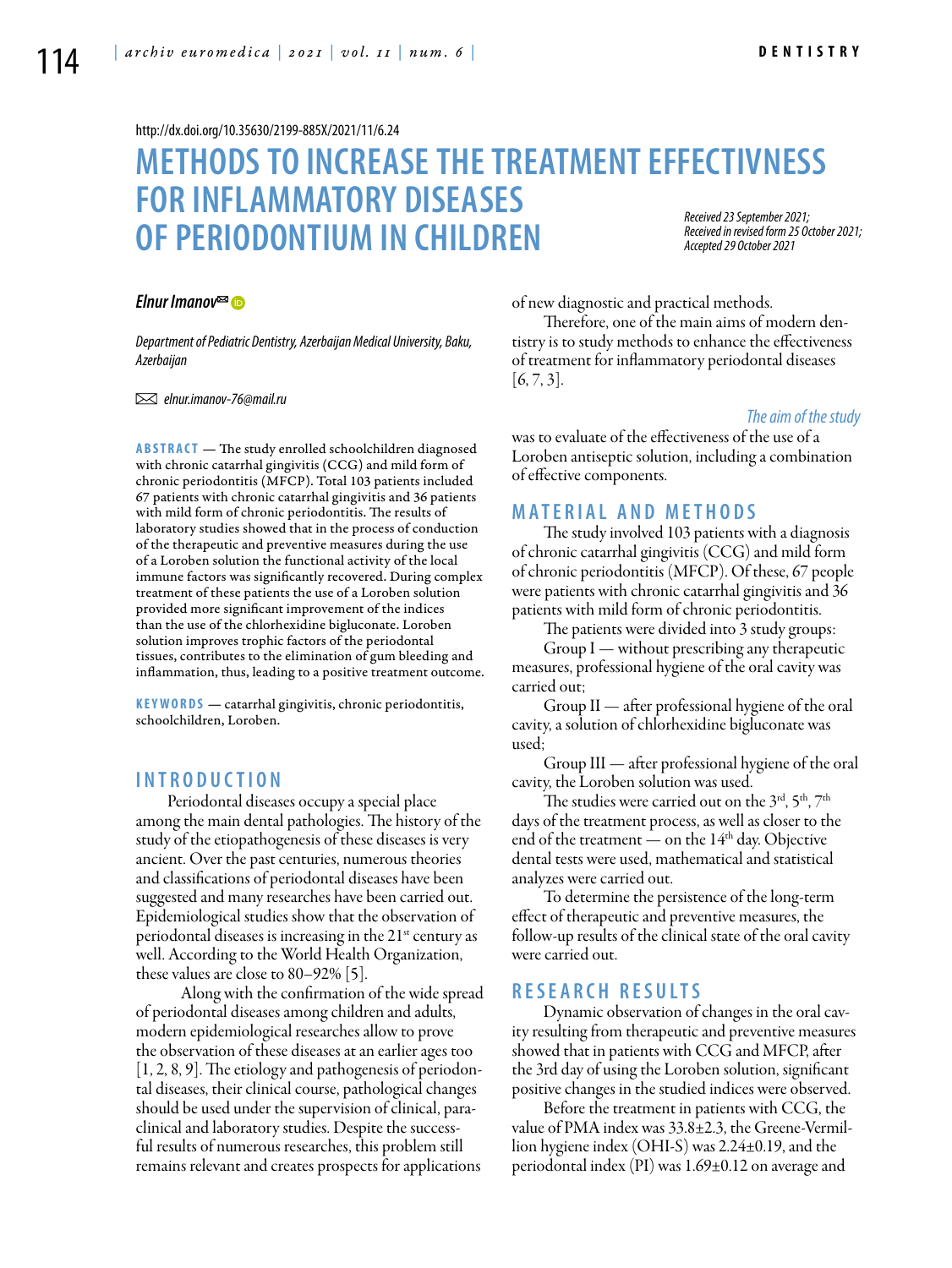the sulcus bleeding index (SBI) averaged 1.68±0.12 (Table 1)

On the 3rd day, the patients' complaints of discomfort decreased, but in 9 (25.7%) patients, the observation of slight bleeding during tooth brushing continued.

Having decreased by 57.7%, the average of OHI-S index was 1.10±0.10. Having decreased by 51.2%, the PMA index was  $24.2 \pm 1.\overline{6}$ , the PI index, having decreased by 4.4%, was 2.85±0.20. During the examination, slight hyperemia and

edema of the gingival papillae, bleeding during prob-

*Table 1. Dynamics of clinical indicators in patients with chronic catarrhal gingivitis before and after the use of the Loroben solution*

| Clinical indices | <b>Before treatment</b> | Treatment dynamics |                   |                 |                 |  |
|------------------|-------------------------|--------------------|-------------------|-----------------|-----------------|--|
|                  |                         | 3 day              | 5 day             | 7 day           | 14 day          |  |
| OHI-S            | $2,24\pm0,19$           | $1.05 + 0.06$      | $0,58 \pm 0,04$   | $0,24\pm0.02$   | $0.12 \pm 0.01$ |  |
|                  | $(1,1-3)$               | $(0,4-2)$ ***      | $(0,1-1,3)$ ***   | $(0-0.8)$ ***   | $(0 - 0.4)$ *** |  |
| PMA,%            | $33,8 \pm 2,3$          | $20,6 \pm 1,8$     | $12.4 \pm 1.1$    | $7,8 + 0,6$     | $5,6 \pm 0.4$   |  |
|                  | $(41 - 66)$             | $(30 - 31)$ ***    | $(8 - 21)$ ***    | $(4-15)$ ***    | $(2 - 12)$ ***  |  |
| SBI              | $1,68 \pm 0,12$         | $1,07 + 0,09$      | $0.65 \pm 0.05$   | $0,26 \pm 0.01$ | $0,10\pm0.01$   |  |
|                  | $(1,3 - 3,2)$           | $(0.5 - 1.8)$ ***  | $(0,3 - 1,2)$ *** | $(0 - 0.8)$ *** | $(0 - 0.4)$ *** |  |
| PI               | $1,69 \pm 0,12$         | $1.23 \pm 0.09$    | $0,96 \pm 0,05$   | $0,32\pm0.02$   | $0,11\pm0.01$   |  |
|                  | $(1,1 - 3,5)$           | $(0,8 - 1,6)$ **   | $(0,5 - 1,4)$ *** | $(0,1-0,9)$ *** | $(0-0,3)$ ***   |  |

*Note: Statistical significance of the difference with the measurements before treatment: \* — p <0.05; \*\* — p <0.01; \*\*\* — p <0.001 (W — according to Wilcoxon).*

Having decreased by 53.1%, the OHI-S index equaled to 1.05±0.6, and the PMA index, having decreased by 39.1%, amounted to 20.6±1.8%. During the examination, slight hyperemia and edema of the gingival papillae were noted.

The PI index, having decreased by 27.2%, became 1.23±0.09. Bleeding during probing was observed only in 6 patients. Having decreased by 61.7%, the SBI index was 1.07±0.09.

Before treatment, in 14 patients diagnosed with MFCP, the average PMA index was 49.6±3.8, the Greene-Vermillion hygiene index (OHI-S) averaged 2.60 $\pm$ 0.22, the periodontal index (PI)  $-2$ , 98±1.22 and the sulcus bleeding index (SBI) averaged 2.66±0.21 (Table 2).

ing were noted. The SBI index, having decreased by 20.7%, averaged 2.11±0.16.

During the entire observation period, the statistics showed a slight decrease in the values of periodontal indices. PMA index decreased by  $81.3\%$  (9.3 $\pm$ 0.8), PI index — by 85.2% (0.44 $\pm$ 0.03), SBI index — by 78.9% (0.56±0.04). Oral hygiene was considered good, the average OHI-S index decreased by 88.1% was  $0.31 \pm 0.02$ .

To determine the persistence of the effect of therapeutic and prophylactic measures in the future, the long-term results of the clinical state of the oral cavity were checked.

In children with CCG, included in the main group, after 3 months, gingival bleeding and visu-

| <b>Clinical indices</b> | <b>Before treatment</b> | Treatment dynamics |                 |                  |                   |  |
|-------------------------|-------------------------|--------------------|-----------------|------------------|-------------------|--|
|                         |                         | 3 day              | 5 day           | 7 day            | 14 day            |  |
| OHI-S                   | $2,60\pm0.22$           | $1,10\pm0,10$      | $0,72 \pm 0.05$ | $0,51 \pm 0.03$  | $0,31\pm0,02$     |  |
|                         | $(1,1-3)$               | $(0,6 - 1,8)$ ***  | $(0,4-1,4)$ *** | $(0,2-1)$ ***    | $(0,1-0,6)$ ***   |  |
| PMA, %                  | $66,6 \pm 5,8$          | $34,2 \pm 2,2$     | $16,8 \pm 1,4$  | $11,2 \pm 1,0$   | $9,3 \pm 0,8$     |  |
|                         | $(51 - 75)$             | $(25 - 45)$ ***    | $(24-36)$ ***   | $(7-19)$ ***     | $(5 - 16)$ ***    |  |
| SBI                     | $2,66 \pm 0,21$         | $2,11\pm0,16$      | $2,06 \pm 0,15$ | $1,81 \pm 0,14$  | $0.56 \pm 0.04$   |  |
|                         | $(1,4 - 3,8)$           | $(1,3 - 3,2)$ *    | $(1,2-3)$ *     | $(0,8 - 2,6)$ ** | $(0,2 - 1,2)$ *** |  |
| PI                      | $2,98 \pm 0,22$         | $2,85 \pm 0,20$    | $2,33\pm0,18$   | $1,93 \pm 0,14$  | $0.44 \pm 0.03$   |  |
|                         | $(2 - 4, 1)$            | $(1,8 - 3,9)$      | $(1,2-3,4)$ *   | $(1-3)$ ***      | $(0,2-1,1)$ ***   |  |

*Table 2. Dynamics of clinical indices in patients with mild form of chronic periodontitis before and after local use of the Loroben solution*

*Note: Statistical significance of the difference with the measurements before treatment: \* — p <0.05; \*\* — p <0.01; \*\*\* — p <0.001 (W — according to Wilcoxon).*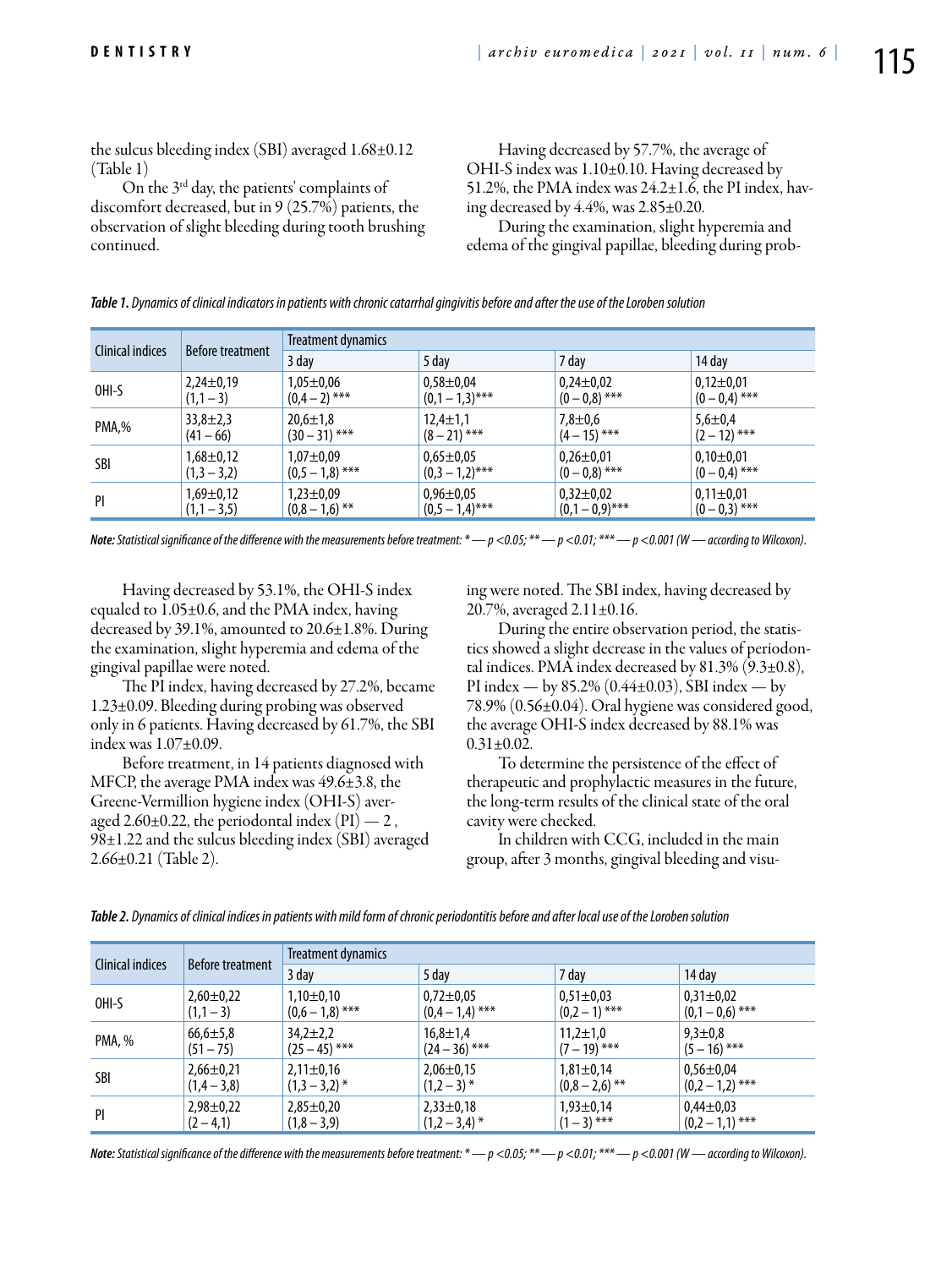ally detectable areas of inflammation were absent. In isolated instances, the presence of these signs was due to non-compliance of oral hygiene or incomplete treatment (Table 3).

8 patients were complaining on discomfort and bleeding gums during toothbrushing. Clinical examination revealed slight hyperemia and swelling of the gingival papillae and bleeding while probing. But, on  $14<sup>th</sup>$  day

|                  | Observation dynamics |                 |                 |                 |  |
|------------------|----------------------|-----------------|-----------------|-----------------|--|
| Clinical indices | After treatment      | 3 months        | 6 months        | 12 months       |  |
|                  | $(n=35)$             | $(n=28)$        | $(n=23)$        | $(n=17)$        |  |
| PMA, %           | $5,6 \pm 0,4$        | $6,8 \pm 0,6$   | $8,2 \pm 0,7$   | $10,8 \pm 1,0$  |  |
|                  | $(2-12)$             | $(3-14)$        | $(5-15)$ **     | $(5-16)$ ***    |  |
| <b>SBI</b>       | $0,10\pm0,01$        | $0.70 \pm 0.05$ | $1,20\pm0.09$   | $1,25 \pm 0,10$ |  |
|                  | $(0-0,4)$            | $(0,2-1,2)$ *** | $(0,8-1,9)$ *** | $(0,8-2)$ ***   |  |

*Table 3. Long-term results of using the Loroben solution in patients with chronic catarrhal gingivitis*

*Note: Statistical significance of the difference with the measurements after treatment: \* — p <0.05*

In children with CCG, included in the main group, after 3 months in 28 patients, the PMA index was 6.8±0.6, the SBI index was 0.70±0.05. The improvement in the condition of the periodontium to such an extent occurred against the background of the oral hygiene normalization.

After 6–12 months in children with CCG, included in the main group, the clinical state of the oral cavity mainly did not change. In rare cases, negative changes were observed when parental control over hygiene was weakened. Such cases were corrected by improving hygiene and prescribing proper procedures.

In children with MFCP, included in the main group, the clinical and objective results, one might say, were similar. Despite a slight increase in the PMA and SBI indices, after 3–6–12 months they were 3.9 times lower than the initial results.

#### **DISC U SSION**

Chronic diseases of periodontal tissues still occupy major part among diseases of the oral cavity of children. Treatment of these diseases has always been in the field of interest of dentists. So, the main objective of the study was to reveal effectiveness of Loroben solution application in treatment of chronic catarrhal gingivitis and mild form of chronic periodontitis.

So, after continuous application of Loroben solution in patients with CCG on the  $3<sup>rd</sup>$  day of treatment major complaints reduced, while in 25.7% of examined patients slight gingival bleeding was observed. However, on the  $14<sup>th</sup>$  day of treatment none of the patients had any complaint and the clinical examination revealed elimination of all signs of chronic catarrhal gingivitis.

In the group of patients with MFCP the results were almost same. So, on the 3<sup>rd</sup> day of treatment only of treatment none of the patients had any complaint. During clinical examination neither signs of inflammation, nor bleeding on probing were observed.

Long-term results have also shown positive changes. So, in children with chronic catarrhal gingivitis after 3 months clinical examination revealed no visually detectable signs of inflammation and gingival bleeding. Even after 6–12 months the condition of the oral cavity in patients with chronic catarrhal gingivitis mainly didn't change.

In the group of patients with mild form of chronic periodontitis the results of clinical and objective examinations were almost same with the results of chronic catarrhal gingivitis. Even though PMA and SBI indices were slightly increased at the beginning, after 3–6–12 months these marks were 3.9 times lower than the initial results.

The main limitation for the study was impossibility to control the implementation of the rules of personal oral hygiene in the surveyed group of patients, so the occurrence of the negative outcome in some of the patients CCG and MFCP was the result of the non-compliance to the rules of personal oral hygiene, lack of parental control, interruption of the treatment.

Also, should be mentioned, that immediately after cleaning of the dental plaque and application of Loroben drug to the gingival sulcus area, a significant change in the qualitative and quantitative composition of the oral microflora was observed in patients with CCG and MFCP. More than that, the results of laboratory studies show that usage of Loroben solution for prevention and treatment of periodontal diseases leads to the significant recovery of the functional activity of local immune factors.